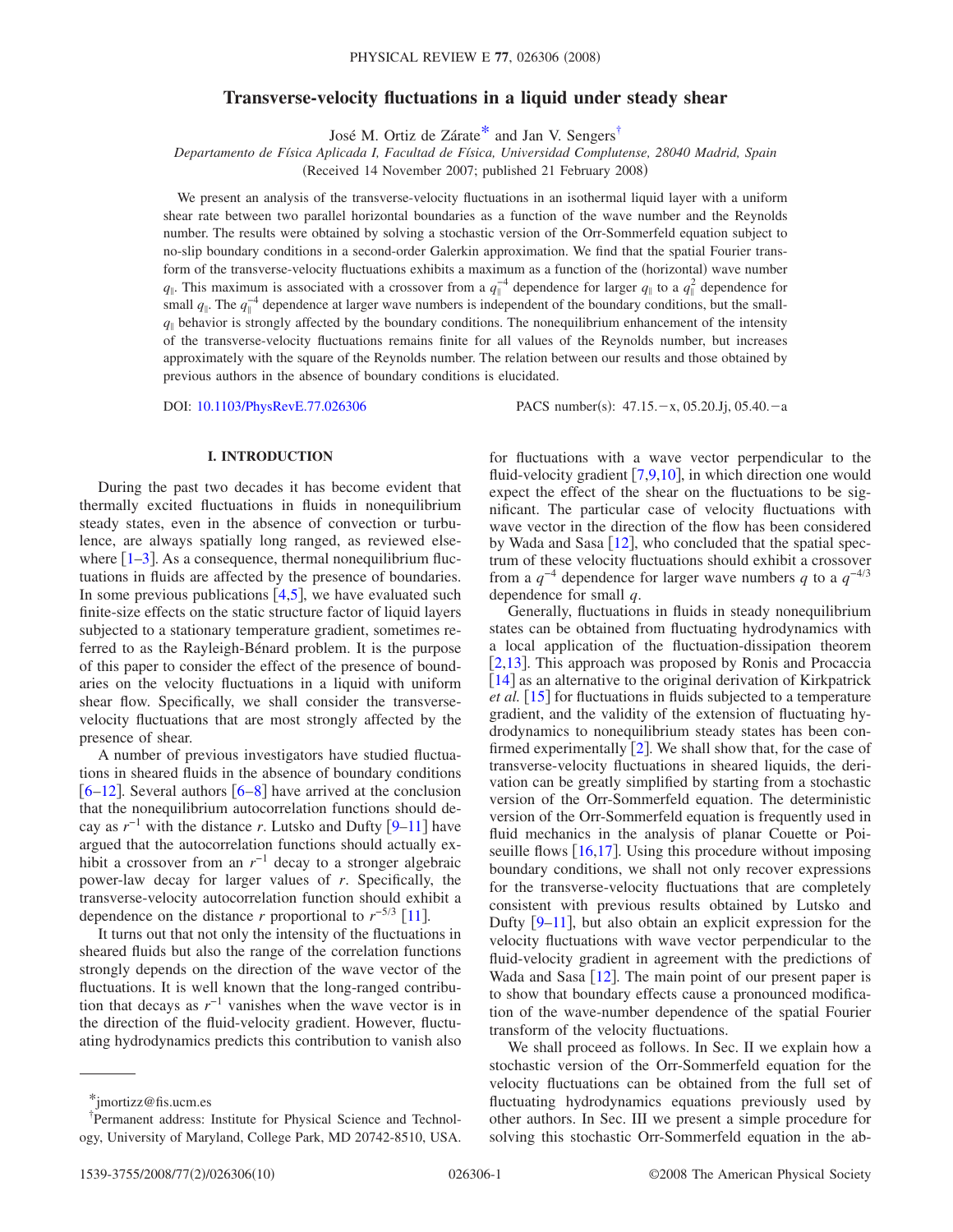sence of any boundary conditions and show how this simple procedure reproduces all physical aspects of the velocity fluctuations noticed by previous investigators. In addition, this solution allows us to elucidate explicitly the anisotropic nature of the velocity fluctuations in a liquid under steady shear. In Sec. IV we study the modification of the velocity fluctuations due to the presence of boundaries. This is done by solving the stochastic Orr-Sommerfeld equation for the amplitude of the transverse-velocity fluctuations by taking into account the appropriate boundary conditions for the velocity fluctuations. In the presence of realistic boundary conditions, an exact solution would have to be obtained numerically. However, we are able to obtain explicit analytical expressions for the amplitude of the nonequilibrium velocity fluctuations as a function of the wave number by employing a second-order Galerkin approximation, which appears to yield an excellent approximation to the exact solution for the nonequilibrium fluctuations. We conclude the paper with some discussion of the physical meaning of the results in Sec. V.

### **II. STOCHASTIC ORR-SOMMERFELD EQUATION**

We consider an isothermal liquid with a uniform density  $\rho_0$  and with a mean velocity  $\mathbf{v}_0 = {\gamma_0 z, 0, 0}$  in the *x* direction, with  $\dot{\gamma}_0$  representing a constant shear rate in the *z* direction, so that the *x*, *y*, and *z* coordinates represent the velocity, the vorticity, and the the velocity-gradient directions, respectively. In fluid mechanics this arrangement is referred to as the case of (isothermal) planar Couette flow. We note that some other investigators in the field have chosen the *z* axis in the vorticity direction  $[6–12]$  $[6–12]$  $[6–12]$  $[6–12]$ , but we adopt here the nomenclature of Drazin and Reid  $[16]$  $[16]$  $[16]$ , sometimes referred to as the meteorological convention  $\lceil 18 \rceil$  $\lceil 18 \rceil$  $\lceil 18 \rceil$ . We prefer this convention to remain consistent with our previous analysis of finite-size effects in the Rayleigh-Bénard problem, where the temperature gradient was also taken to be in the *z* direction  $[2-5]$  $[2-5]$  $[2-5]$ . Without loss of generality, we can assume the mean velocity to be in the positive *x* direction for  $z > 0$  and in the negative x direction for  $z < 0$  [[16](#page-9-15)]. The fluctuations  $\delta \rho(\mathbf{r}, t)$  and  $\delta v(\mathbf{r},t)$  of the density and the velocity around their mean values  $\rho_0$  and  $\mathbf{v}_0$ , respectively, depend on the location **r** and the time *t*. As documented in the literature, the spatialtemporal evaluation of the fluctuations satisfies fluctuatinghydrodynamics equations which can be linearized in fluctuating fields, if one assumes the fluctuations to be small  $\lceil 19 \rceil$  $\lceil 19 \rceil$  $\lceil 19 \rceil$ . For the present case one thus obtains for  $\delta \rho(\mathbf{r}, t)$  and  $\delta \mathbf{v}(\mathbf{r}, t)$ the following set of linearized fluctuating-hydrodynamics equations  $[2,6-11]$  $[2,6-11]$  $[2,6-11]$  $[2,6-11]$ :

$$
\partial_t(\delta \rho) + \dot{\gamma}_0 z \partial_x(\delta \rho) + \rho_0 \, \nabla \cdot \delta \mathbf{v} = 0,
$$

<span id="page-1-0"></span>
$$
\partial_t(\delta \mathbf{v}) + \dot{\gamma}_0 z \partial_x(\delta \mathbf{v}) + \dot{\gamma}_0 \delta v_z \hat{\mathbf{x}}
$$
  
= 
$$
\frac{-\nabla \delta \rho}{\rho_0^2 \kappa_T} + \nu \nabla^2(\delta \mathbf{v})
$$

$$
+ \frac{1}{\rho_0} \left( \eta_v + \frac{\eta}{3} \right) \nabla (\nabla \cdot \delta \mathbf{v}) + \frac{1}{\rho_0} \nabla (\delta \Pi), \qquad (1)
$$

where  $x_T$  is the isothermal compressibility,  $\eta$  the shear viscosity,  $\eta_v$  the bulk viscosity, and  $v = \eta/\rho_0$  the kinematic viscosity. We refer the reader to the relevant literature for further discussion of Eqs.  $(1)$  $(1)$  $(1)$ , in particular to Eqs.  $(11.2)$  in Ref.  $\lbrack 2 \rbrack$  $\lbrack 2 \rbrack$  $\lbrack 2 \rbrack$ .

The formulation of these fluctuating-hydrodynamics equations is completed with the specification of the correlation function among the various components of the random stress  $\delta \Pi$ , which is the only natural intrinsic source of stochastic forcing, usually referred to as thermal noise, in our isothermal problem. These correlation functions are given by the fluctuation-dissipation theorem (FDT), which for an isothermal fluid is given by  $[2,19,20]$  $[2,19,20]$  $[2,19,20]$  $[2,19,20]$  $[2,19,20]$ 

<span id="page-1-1"></span>
$$
\langle \delta \Pi_{ij}(\mathbf{r},t) \cdot \delta \Pi_{kl}(\mathbf{r}',t') \rangle
$$
  
=  $2k_B T \delta(\mathbf{r}-\mathbf{r}') \delta(t-t') \left[ \eta(\delta_{ik}\delta_{jl} + \delta_{il}\delta_{jk}) + \left(\eta_v - \frac{2}{3}\eta\right)\delta_{ij}\delta_{kl} \right],$  (2)

where  $k_B$  is Boltzmann's constant and *T* the average local temperature.

While several previous investigators  $|2,6-11|$  $|2,6-11|$  $|2,6-11|$  $|2,6-11|$  have considered the full set of fluctuating-hydrodynamics equations, we show how by a series of approximations Eqs.  $(1)$  $(1)$  $(1)$  can be reduced to a single stochastic partial differential equation (the stochastic Orr-Sommerfeld equation) for the transversevelocity fluctuations. This formulation represents some simplification, but will turn out to capture all essential physical features of the fluctuations in a liquid under steady shear flow. The approximations are identical to those adopted in the fluid-dynamics literature in the derivation of the deterministic version of the Orr-Sommerfeld equation  $[16]$  $[16]$  $[16]$ .

Our main hydrodynamic approximation is that we are dealing with divergence-free flow. As explained by Landau and Lifshitz  $[19]$  $[19]$  $[19]$ , this assumption is justified as long as the fluid flow velocity is much smaller than the sound velocity, which is certainly the case for flow velocities encountered in laminar Couette flow. This simplification is more conveniently implemented if we switch from density to pressure fluctuations,  $\delta p(\mathbf{r}, t) = -1/(\rho_0 \alpha_T) \delta \rho(\mathbf{r}, t)$ , as the relevant fluctuating variable. Then, instead of  $(1)$  $(1)$  $(1)$ , we obtain

$$
\varkappa_T\partial_t(\delta p)+\varkappa_T\dot\gamma_0z\partial_x(\delta p)+\boldsymbol{\nabla}\cdot\delta\mathbf{v}=0,
$$

$$
\partial_t(\delta \mathbf{v}) + \dot{\gamma}_0 z \partial_x(\delta \mathbf{v}) + \dot{\gamma}_0 \partial v_z \hat{\mathbf{x}}
$$
  
=  $-\frac{\nabla \delta p}{\rho_0} + \nu \nabla^2(\delta \mathbf{v}) + \frac{1}{\rho_0} \left( \eta_v + \frac{\eta}{3} \right) \nabla (\nabla \cdot \delta \mathbf{v})$   
+  $\frac{1}{\rho_0} \nabla (\delta \Pi).$  (3)

<span id="page-1-2"></span>Next, as usual in the fluid-dynamics literature  $[16]$  $[16]$  $[16]$ , we express the working equations in dimensionless variables, defined in terms of the half height *L* of the liquid layer, the shear rate  $\dot{\gamma}_0$ , and the density  $\rho_0$ :

$$
\tilde{\mathbf{r}} = \frac{\mathbf{r}}{L}, \quad \tilde{t} = \dot{\gamma}_0 t, \quad \delta \tilde{p} = \frac{\delta p}{\rho_0 L^2 \dot{\gamma}_0^2},
$$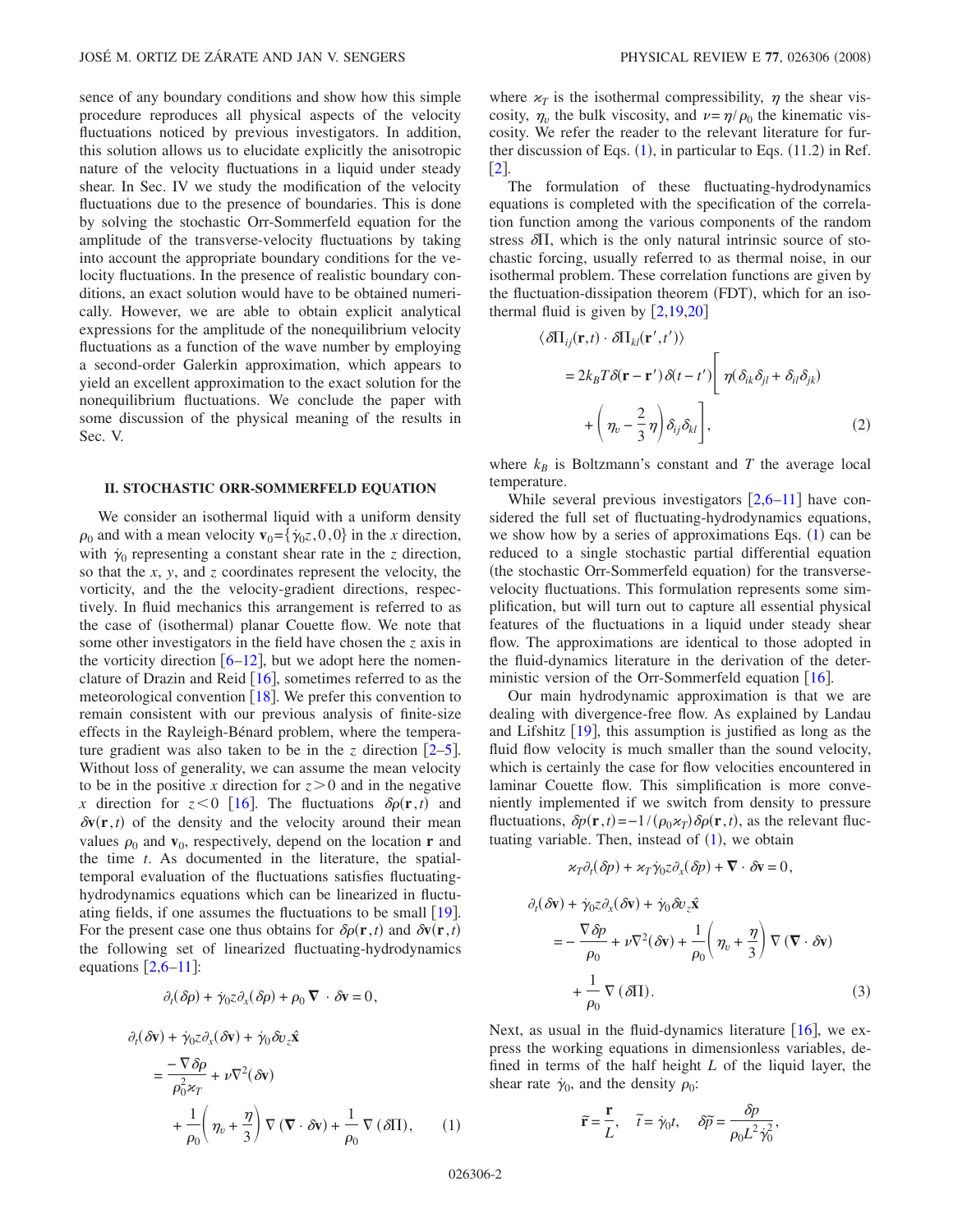$$
\delta \widetilde{\mathbf{v}} = \frac{\delta \mathbf{v}}{L \dot{\gamma}_0}, \quad \delta \widetilde{\Pi} = \frac{\delta \Pi}{\rho_0 L^2 \dot{\gamma}_0^2}.
$$
 (4)

<span id="page-2-0"></span>In terms of dimensionless variables we thus obtain

$$
\epsilon \text{Re}^2 [\partial_t (\delta p) + z \partial_x (\delta p)] + \nabla \cdot \delta \mathbf{v} = 0,
$$

$$
\partial_t(\delta \mathbf{v}) + z \partial_x(\delta \mathbf{v}) + \delta v_z \hat{\mathbf{x}} = -\nabla \delta p + \frac{1}{\text{Re}} \nabla^2(\delta \mathbf{v}) + \frac{1}{R_v} \nabla (\nabla \cdot \delta \mathbf{v}) + \nabla(\delta \Pi), \tag{5}
$$

where the Reynolds and the other dimensionless numbers appearing above are given by

$$
\text{Re} = \frac{\dot{\gamma}_0 L^2}{\nu}, \quad R_v = \frac{\rho_0 \dot{\gamma}_0 L^2}{\left(\eta_v + \frac{\eta}{3}\right)}, \quad \epsilon = \rho_0 \varkappa_T \nu^2 L. \tag{6}
$$

Notice that in Eq.  $(5)$  $(5)$  $(5)$  we have dropped the tildes in the notation for the various fields, since in the remainder of this paper we shall always use dimensionless variables. Next, we take the limit  $\epsilon \rightarrow 0$  for a fluid with uniform density  $\rho$  in the set of equations ([5](#page-2-0)), as is usually done in the literature on hydrodynamic stability  $[16]$  $[16]$  $[16]$ . Hence, the dimensionless fluctuating-hydrodynamics equations we shall consider in this paper are

$$
\nabla \cdot \delta \mathbf{v} = 0,\tag{7a}
$$

<span id="page-2-2"></span><span id="page-2-1"></span>
$$
\partial_t(\delta \mathbf{v}) + z \partial_x(\delta \mathbf{v}) + \delta v_z \hat{\mathbf{x}} = -\nabla \delta p + \frac{1}{\text{Re}} \nabla^2(\delta \mathbf{v}) + \nabla(\delta \Pi). \tag{7b}
$$

To further simplify the system of differential equations  $(7a)$  $(7a)$  $(7a)$ and  $(7b)$  $(7b)$  $(7b)$ , we take a double rotational in Eq.  $(7b)$ , so as to eliminate the pressure fluctuations from the problem. Then, by using Eq.  $(7a)$  $(7a)$  $(7a)$ , we obtain a single closed equation for the vertical velocity component  $\delta v_z(\mathbf{r},t)$ , to which we refer as the stochastic Orr-Sommerfeld equation

<span id="page-2-3"></span>
$$
\partial_t (\nabla^2 \delta v_z) + z \partial_x (\nabla^2 \delta v_z) - \frac{1}{\text{Re}} \nabla^4 (\delta v_z) = {\nabla \times \nabla \times [\nabla (\delta \Pi)] \}_z.
$$
\n(8)

The stochastic Orr-Sommerfeld equation  $(8)$  $(8)$  $(8)$  will be the starting point for our evaluation of the nonequilibrium transverse-velocity fluctuations. The specification of the random-noise term on the right-hand side (RHS) can be readily obtained from Eq. ([2](#page-1-1)), as discussed below.

In the case of a liquid subjected to a stationary temperature gradient, the long-ranged nonequilibrium fluctuations are caused by a coupling of the temperature fluctuations with the transverse-velocity fluctuations through the temperature gradient. Hence, to determine these nonequilibrium fluctuations one needs to solve two partial differential equations simultaneously  $[2,21]$  $[2,21]$  $[2,21]$  $[2,21]$ . However, as pointed out by Lutsko and Dufty  $[9,10]$  $[9,10]$  $[9,10]$  $[9,10]$ , the long-ranged nonequilibrium fluctuations in a liquid under steady shear are caused not by a coupling of two different hydrodynamic modes with the same wave vector, but by a coupling of viscous modes with different wave vectors through the velocity gradient. Hence, in the present case the fluctuations of the velocity in the direction of the shear gradient can be determined from a single partial differential equation, namely, Eq. ([8](#page-2-3)).

Of course, for a determination of the fluctuations of all three components of the velocity, additional information will be needed. The appropriate additional partial differential equation, complementing Eq.  $(8)$  $(8)$  $(8)$ , can be obtained by taking a single curl of Eq.  $(7b)$  $(7b)$  $(7b)$ , so as to obtain an equation for the component of the vorticity fluctuations parallel to the shear gradient  $\delta \omega_z = \partial_y \delta v_x - \partial_x \delta v_y$ .

<span id="page-2-4"></span>
$$
\partial_t(\delta \omega_z) + z \partial_x(\delta \omega_z) - \partial_y \delta v_z - \frac{1}{\text{Re}} \nabla^2(\delta \omega_z) = \{ \nabla \times [\nabla (\delta \Pi)] \}_z.
$$
\n(9)

Equations  $(8)$  $(8)$  $(8)$  and  $(9)$  $(9)$  $(9)$  form a pair of coupled stochastic differential equations that would need to be solved simultaneously for the fluctuating fields  $\delta v_z$  and  $\delta \omega_z$  with appropri-ate boundary conditions. The deterministic version of Eq. ([9](#page-2-4)) is commonly referred to in the fluid-mechanics literature as the Squire equation  $\lceil 17 \rceil$  $\lceil 17 \rceil$  $\lceil 17 \rceil$ . The random-noise terms on the RHS of the stochastic Orr-Sommerfeld Eq. ([8](#page-2-3)) and the stochastic Squire equation  $(9)$  $(9)$  $(9)$  act as additive thermal noise, whose correlation functions immediately follow from the FDT for the random stress, given by Eq. ([2](#page-1-1)). However, to elucidate the physical nature of the transverse-velocity fluctuations, use of the single partial differential equation  $(8)$  $(8)$  $(8)$  will suffice.

## **III. NONEQUILIBRIUM VELOCITY FLUCTUATIONS IN THE ABSENCE OF BOUNDARY CONDITIONS**

The fluid mean velocity cannot grow indefinitely in the positive and negative *z* directions, and in reality the liquid layer is confined between two horizontal boundaries. However, to make contact with the work of previous investigators, we shall first solve Eq.  $(8)$  $(8)$  $(8)$  for the velocity fluctuations without accounting for any boundary conditions. As usual in the derivation of so-called bulk nonequilibrium fluctuations  $[2]$  $[2]$  $[2]$ , we apply a full spatiotemporal Fourier transform to the appropriate stochastic differential equation, which in the present case is Eq.  $(8)$  $(8)$  $(8)$ . We thus obtain

<span id="page-2-5"></span>
$$
q^2 \left( i\omega + \frac{q^2}{\text{Re}} \right) \delta v_z(\omega, \mathbf{q}) - q_x \frac{\partial}{\partial q_z} [q^2 \delta v_z(\omega, \mathbf{q})] = F_z(\omega, \mathbf{q}),
$$
\n(10)

where  $\omega$  and **q** are the frequency and the wave vector of the fluctuations, respectively, while  $F_z(\omega, \mathbf{q})$  represents a random noise term that corresponds to (minus) the Fourier transform of the combination of derivatives of the random stress that appears on the RHS of Eq.  $(8)$  $(8)$  $(8)$ . Next, to solve Eq.  $(10)$  $(10)$  $(10)$  for  $\delta v_z(\omega, \mathbf{q})$ , we adopt the approach of Lutsko and Dufty [9–](#page-9-7)[11](#page-9-8), and express the solution in terms of a Green's function:

<span id="page-2-6"></span>
$$
\delta v_z(\omega, \mathbf{q}_{\parallel}, q_z) = \int_{-\infty}^{\infty} du \ G(\omega, \mathbf{q}_{\parallel}, q_z, u) F_z(\omega, \mathbf{q}_{\parallel}, u), \quad (11)
$$

where the Green's function  $G(\omega, \mathbf{q}_{\parallel}, q_z, u)$  is the solution of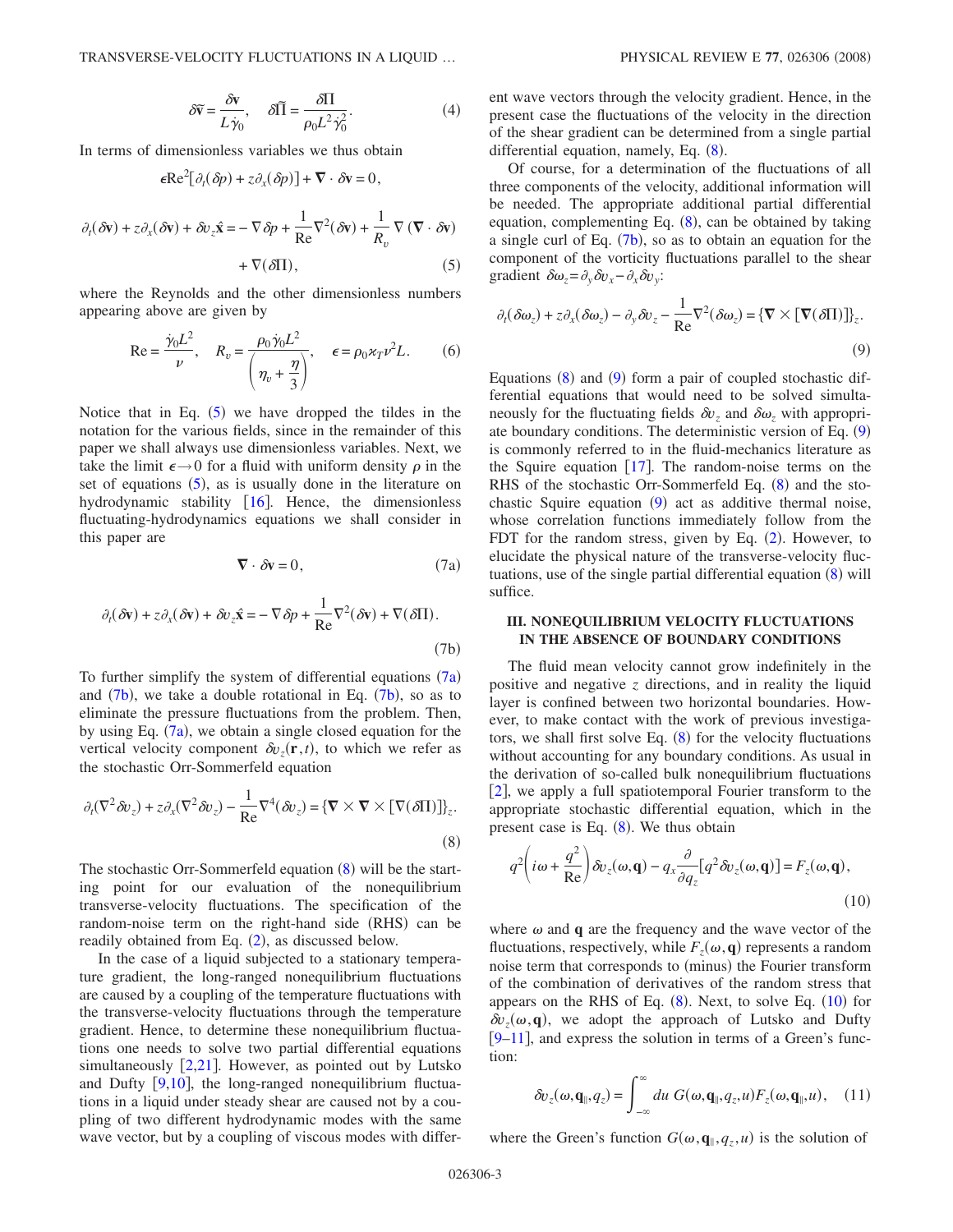<span id="page-3-2"></span>
$$
q^{2}\left(i\omega + \frac{q^{2}}{\text{Re}}\right)G(\omega, \mathbf{q}_{\parallel}, q_{z}, u) - q_{x}\frac{\partial}{\partial q_{z}}[q^{2}G(\omega, \mathbf{q}_{\parallel}, q_{z}, u)]
$$
  
=  $\delta(q_{z} - u),$  (12)

with  $\mathbf{q}_{\parallel} = \{q_x, q_y\}$  representing the projection of the wave vector **q** of the fluctuations onto the plane perpendicular to the shear gradient, i.e., onto the horizontal *xy* plane.

To evaluate the autocorrelation function of the verticalvelocity fluctuations we assume that the fluctuationdissipation theorem  $(2)$  $(2)$  $(2)$ , originally derived for fluctuations in a fluid in equilibrium, continues to hold for nonequilibrium steady states with the physical properties to be taken at their mean values. The validity of this assumption has been verified experimentally for the case of the Rayleigh-Bénard problem  $\lceil 2 \rceil$  $\lceil 2 \rceil$  $\lceil 2 \rceil$ . As already anticipated, the autocorrelation  $\langle F_z^*(\omega, \mathbf{q}) F_z(\omega', \mathbf{q}') \rangle$  can be easily obtained from the relationship of  $F_z(\mathbf{r},t)$  with the random stress and from the FDT  $(2)$  $(2)$  $(2)$ ; see Refs.  $[2,4,5]$  $[2,4,5]$  $[2,4,5]$  $[2,4,5]$ . To simplify this calculation it is convenient to employ the divergence-free approximation  $(7a)$  $(7a)$  $(7a)$ , which allows us to effectively neglect the term proportional to the bulk viscosity in the FDT  $(2)$  $(2)$  $(2)$ ; see Ref. [2]. In terms of the dimensionless variables used in this paper,

<span id="page-3-0"></span>
$$
\frac{\langle F_z^*(\omega, \mathbf{q}) F_z(\omega', \mathbf{q}')\rangle}{(2\pi)^4 2\tilde{S}} = q_\parallel^2 q^4 \delta(\omega - \omega') \delta(\mathbf{q} - \mathbf{q}'), \quad (13)
$$

<span id="page-3-7"></span>where the dimensionless strength  $\tilde{S}$  of the thermal noise is given by

$$
\widetilde{S} = \frac{k_B T}{\dot{\gamma}_0^3 L^7} \frac{\nu}{\rho_0} = \frac{k_B T}{\rho_0 L^3} \frac{1}{\dot{\gamma}_0^2 L^2} \frac{1}{\text{Re}}.
$$
 (14)

Next, from Eqs.  $(11)$  $(11)$  $(11)$  and  $(13)$  $(13)$  $(13)$ , we readily evaluate the autocorrelation function of the vertical-velocity fluctuations. It can be expressed in the form

$$
\langle \delta v_z^*(\omega, \mathbf{q}) \delta v_z(\omega', \mathbf{q}') \rangle = C_{zz}(\omega, \mathbf{q}_{\parallel}, q_z, q_z') (2\pi)^3 \delta(\omega - \omega')
$$
  
 
$$
\times \delta(\mathbf{q}_{\parallel} - \mathbf{q}'_{\parallel}), \qquad (15)
$$

<span id="page-3-1"></span>where

$$
C_{zz}(q_z, q_z') = 4\pi \tilde{S}q_{\parallel}^2 \int_{-\infty}^{\infty} (q_{\parallel}^2 + u^2)^2 G^*(q_z, u) G(q_z', u) du.
$$
\n(16)

Here, to simplify the notation, we dropped the implicit  $\omega$ ,  $\mathbf{q}_{\parallel}$ dependence of all quantities appearing in Eq. ([16](#page-3-1)), retaining explicitly only the  $q_z$  dependence (or  $q_z$  and  $q'_z$  for the Green's function). To proceed with the calculation of the velocity autocorrelation function, we need first to discuss the explicit form of the Green's function.

#### **A. Explicit form of the Green's function**

We can solve Eq. ([12](#page-3-2)) for  $G(\omega, \mathbf{q}_{\parallel}, q_z, u)$ , to obtain from it explicit expressions for the autocorrelation function of velocity fluctuations parallel to the shear gradient. Since it is a linear equation, the procedure is simple and, at least formally, the Green's function can be expressed as

<span id="page-3-3"></span>
$$
G(q_z, u) = \frac{1}{q_{\parallel}^2 + q_z^2} \int_0^{\infty} \exp[-\Omega(q_z, \alpha)] \delta(q_z - u + q_x \alpha) d\alpha
$$
\n(17)

<span id="page-3-4"></span>with

$$
\Omega(q_z, \alpha) = \frac{q_x^2}{3\text{Re}}\alpha^3 + \frac{q_z q_x}{\text{Re}}\alpha^2 + \left(i\omega + \frac{q_{\parallel}^2 + q_z^2}{\text{Re}}\right)\alpha.
$$
 (18)

Equations  $(17)$  $(17)$  $(17)$  and  $(18)$  $(18)$  $(18)$  are valid for both positive and negative values of  $q<sub>r</sub>$ .

At this point, it is worthwhile to digress a little bit to discuss a technical issue. In principle one can add to Eq.  $(17)$  $(17)$  $(17)$ for the Green's function any solution of the homogeneous problem corresponding to Eq.  $(12)$  $(12)$  $(12)$ . However, the actual ex-pression ([17](#page-3-3)) is the "correct" Green's function in the sense that, when  $q_x \rightarrow 0$ , it reduces to the well-known equilibrium Green's function  $[22-24]$  $[22-24]$  $[22-24]$ , namely,

$$
G(q_z, u) \xrightarrow{q_x \to 0} \frac{1}{q_{\parallel}^2 + q_z^2} \frac{\delta(q_z - u)}{i\omega + \frac{q_{\parallel}^2 + q_z^2}{Re}},
$$
(19)

<span id="page-3-5"></span>while the addition of any particular solution of the homogeneous problem to  $(17)$  $(17)$  $(17)$  would not yield the correct asymptotic behavior given by Eq.  $(19)$  $(19)$  $(19)$ .

We now continue our calculation by substituting Eq.  $(17)$  $(17)$  $(17)$ into Eq.  $(16)$  $(16)$  $(16)$  and then integrating it over the variable  $u$ , so as to obtain

$$
C_{zz}(q_z, q'_z) = \frac{4\pi \tilde{S}q_{\parallel}^2}{(q_{\parallel}^2 + q_z^2)(q_{\parallel}^2 + q'_z^2)} \int_0^{\infty} d\beta \int_0^{\infty} d\alpha [q_{\parallel}^2 + (q'_z + q_x \beta)^2]^2 \delta(q_x \alpha - q_x \beta + q_z - q'_z)
$$
  
× $\exp[-\Omega^*(q_z, \alpha) - \Omega(q'_z, \beta)].$  (20)

<span id="page-3-6"></span>Some simple algebra yields

$$
\Omega^*(q_z, \alpha) + \Omega(q_z', \beta)
$$
  
=  $-i\omega(\alpha - \beta) + \frac{1}{\text{Re}} \left( \frac{q_x^2}{3} (\alpha^3 + \beta^3) + q_x(q_z\alpha^2 + q_z'\beta^2) + q_{\parallel}^2(\alpha + \beta) + \alpha q_z^2 + \beta q_z'^2 \right).$  (21)

We could investigate the dependence of the velocity autocorrelation function by applying to Eq.  $(20)$  $(20)$  $(20)$  a Fourier (anti) transform in the frequency  $\omega$ . Such an investigation was pursued by Lutsko and Dufty  $[9,11]$  $[9,11]$  $[9,11]$  $[9,11]$ , who demonstrated that this time correlation function has an interesting nonexponential behavior. However, we are specifically interested in the Fourier-transformed equal-time correlation function, which determines the intensity of the fluctuations and which can be related to what has been called energy amplification  $\lceil 25 \rceil$  $\lceil 25 \rceil$  $\lceil 25 \rceil$  in the fluid-mechanics literature. As is well known, this correlation function is proportional to the integral over the frequency of  $C_{zz}(\omega, \mathbf{q}_{\parallel}, q_z, q_z)$ . In view of the simple  $\omega$  depen-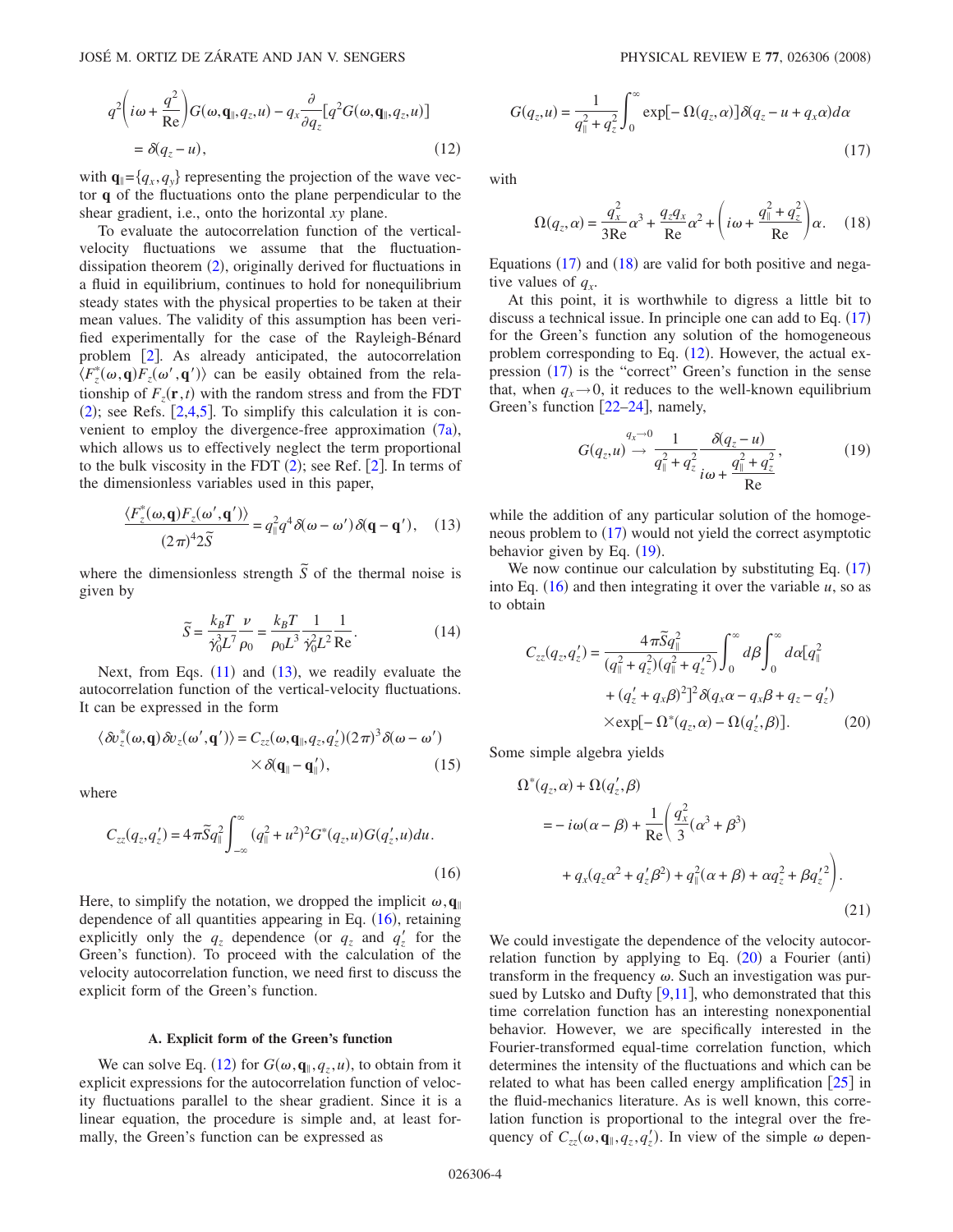dence of Eq.  $(21)$  $(21)$  $(21)$ , the integral over the frequency of  $(20)$  $(20)$  $(20)$  can be readily performed, resulting in

$$
\frac{1}{2\pi} \int_{-\infty}^{\infty} d\omega \ C_{zz}(\omega, \mathbf{q}_{\parallel}, q_z, q_z') = C_{zz}(\mathbf{q}) 2\pi \delta(q_z - q_z') \quad (22)
$$

<span id="page-4-0"></span>with

$$
C_{zz}(\mathbf{q}) = 2\tilde{S}\frac{q_{\parallel}^{2}}{q^{4}} \int_{0}^{\infty} d\beta [q_{\parallel}^{2} + (q_{z} + q_{x}\beta)^{2}]^{2}
$$

$$
\times \exp\left(\frac{-2\beta}{3\text{Re}}(q_{x}^{2}\beta^{2} + 3\beta q_{x}q_{z} + 3q^{2})\right), \quad (23)
$$

in complete agreement with Wada and Sasa  $[12]$  $[12]$  $[12]$ . The fact that the variables  $\alpha$  and  $\beta$  are always positive has been used to deduce Eq.  $(23)$  $(23)$  $(23)$ .

A simple integration by parts of Eq.  $(23)$  $(23)$  $(23)$  allows us to display the intensity of fluctuations in the nonequilibrium steady state as a sum of the equilibrium intensity and a nonequilibrium enhancement, namely,

$$
C_{zz}(\mathbf{q}) = C_{zz}^{(\text{E})}(\mathbf{q}) \{ 1 + \tilde{C}_{zz}^{(\text{NE})}(\mathbf{q}) \}
$$
(24)

<span id="page-4-2"></span><span id="page-4-1"></span>where

$$
C_{zz}^{(\mathrm{E})}(\mathbf{q}) = \widetilde{S} \operatorname{Re} \frac{q_{\parallel}^2}{q^2},\tag{25}
$$

<span id="page-4-3"></span>and

$$
\widetilde{C}_{zz}^{(\text{NE})}(\mathbf{q}) = \frac{2q_x}{q^2} \int_0^\infty d\beta (q_z + q_x \beta)
$$
\n
$$
\times \exp\left(\frac{-2\beta}{3\text{Re}}(q_x^2 \beta^2 + 3\beta q_x q_z + 3q^2)\right). \quad (26)
$$

Expression  $(25)$  $(25)$  $(25)$ , of course, agrees with the equilibrium result as discussed at length in several textbooks  $[22-24]$  $[22-24]$  $[22-24]$ . For such a comparison we remind the reader that, when the noise is thermal, its intensity is given by Eq.  $(14)$  $(14)$  $(14)$ , so that the product  $\overline{S}$  Re is independent of the Reynolds number and proportional only to  $(\dot{\gamma}_0 L)^{-2}$ , which is the unit by which we have made the actual correlation function dimensionless in accordance with Eq.  $(4)$  $(4)$  $(4)$ .

Expression  $(24)$  $(24)$  $(24)$  has the typical structure of nonequilibrium fluctuations. Expressions similar to Eq.  $(24)$  $(24)$  $(24)$  have been obtained for several other nonequilibrium states, like a stationary temperature gradient in one-component fluids  $\lceil 15 \rceil$  $\lceil 15 \rceil$  $\lceil 15 \rceil$  or a stationary concentration gradient in fluid mixtures  $[26]$  $[26]$  $[26]$ . Nowadays it is believed that the feature exhibited by Eq.  $(24)$  $(24)$  $(24)$ , i.e., an enhancement of fluctuations, is a generic property of nonequilibrium steady states  $\lceil 27 \rceil$  $\lceil 27 \rceil$  $\lceil 27 \rceil$ , even for systems that are far from any hydrodynamic instability. The physical origin of the nonequilibrium enhancement of thermal fluctuations can be traced to coupling between hydrodynamic modes caused by the presence of a gradient. In the particular case considered here, the nonequilibrium coupling arises between velocity fluctuations with different values of the  $q_z$ component of the wave vector, as follows from the presence in Eq.  $(10)$  $(10)$  $(10)$  of a derivative with respect to this variable  $[9,10]$  $[9,10]$  $[9,10]$ .

The integral  $(26)$  $(26)$  $(26)$  cannot be evaluated analytically. However, it is very simple to obtain the asymptotic expansions for large and small wave numbers *q*. To specify these limits we introduce spherical coordinates by substituting  $q_z = q \cos \theta$ ,  $q_{\parallel} = q \sin \theta$ , and  $q_x = q \sin \theta \cos \phi$  into Eq. ([26](#page-4-3)). After these substitutions, the two limits mentioned above can be properly taken, and we obtain

<span id="page-4-5"></span><span id="page-4-4"></span>
$$
\widetilde{C}_{zz}^{(\text{NE})}(\mathbf{q}) \rightarrow \left(\frac{2}{3}\right)^{1/3} \Gamma\left(\frac{2}{3}\right) (\sin \theta \cos \phi)^{2/3} \frac{\text{Re}^{2/3}}{q^{4/3}}, \quad (27a)
$$

$$
\widetilde{C}_{zz}^{(\text{NE})}(\mathbf{q}) \rightarrow \frac{4}{2q^2} \cos \phi \sin 2\theta - \frac{\text{Re}^2}{2q^4} \cos^2 \phi \cos 2\theta \sin^2 \theta,
$$

$$
(27b)
$$

in agreement with the limiting expressions obtained by Wada and Sasa  $\lceil 12 \rceil$  $\lceil 12 \rceil$  $\lceil 12 \rceil$  for the particular case of fluctuations with wave vector **q** in the direction of the flow  $(\theta = \pi/2, \phi = 0)$ . Numerical computation of the full nonequilibrium enhancement given by Eq.  $(26)$  $(26)$  $(26)$  show that it represents a simple crossover between the two asymptotic behaviors displayed in Eqs.  $(27a)$  $(27a)$  $(27a)$  and  $(27b)$  $(27b)$  $(27b)$ , and does not exhibit any intermediate structure. A crossover wave number  $q_{\rm co}$  may be defined from the intercept of the two first terms in the asymptotic behaviors described by Eqs.  $(27a)$  $(27a)$  $(27a)$  and  $(27b)$  $(27b)$  $(27b)$ , given by

$$
q_{\rm co} = \frac{\sqrt{3} \cos \theta}{2[\Gamma(\frac{2}{3})]^{3/2}} \sqrt{|\sin 2\theta \cos \phi|} \sqrt{\text{Re}}.
$$
 (28)

Hence, the crossover from a  $q^{-2}$  to a  $q^{-4/3}$  wave-number dependence of the nonequilibrium enhancement of the fluctuations occurs at a value  $q_{\rm co}$  of the wave number that is proportional to the square root of the Reynolds number, in agreement with an observation of Lutsko and Dufty  $|11|$  $|11|$  $|11|$ , and confirmed by Wada and Sasa  $[12]$  $[12]$  $[12]$ .

From Eqs.  $(27a)$  $(27a)$  $(27a)$  and  $(27b)$  $(27b)$  $(27b)$  we conclude that we have reproduced from the stochastic Orr-Sommerfeld equation the prediction of Machta *et al.* [[6](#page-9-4)] and of Tremblay *et al.* [[7](#page-9-9)] that  $C_{zz}(q) \propto q^{-2}$  (corresponding to  $r^{-1}$  dependence of the correlation function in real space), as well as a crossover to  $C_{zz}(q) \propto q^{-4/3}$  (corresponding to an *r*<sup>−5/3</sup> dependence of the correlation function in real space), as suggested by Lutsko and Dufty  $[11]$  $[11]$  $[11]$ .

However, not only the intensity of the nonequilibrium fluctuations but also the range of the fluctuations is strongly anisotropic. First of all, it is evident that the nonequilibrium enhancement of the fluctuations vanishes when  $\theta=0$ , i.e., when the wave vector is in the direction of the fluid-velocity gradient. Furthermore, it should be noticed that the first term in Eq. ([27b](#page-4-5)) also vanishes when  $\theta = \pi/2$ , i.e., when the wave vector is perpendicular to the velocity gradient. Therefore there exists a competition between a  $q^{-2}$  and a  $q^{-4}$  wavenumber dependence of the amplitude of the fluctuations for larger q, which depends on the angle  $\theta$ . When the wave vector is not perpendicular to the velocity gradient, the shear affects the transverse-velocity fluctuations only partially. Only for wave vectors perpendicular to the velocity gradient, i.e., when  $\mathbf{q} = \mathbf{q}$  (or  $q_z = 0$ ) can the fluctuations of the vertical velocity  $\delta v_z$  be fully identified with the fluctuations of the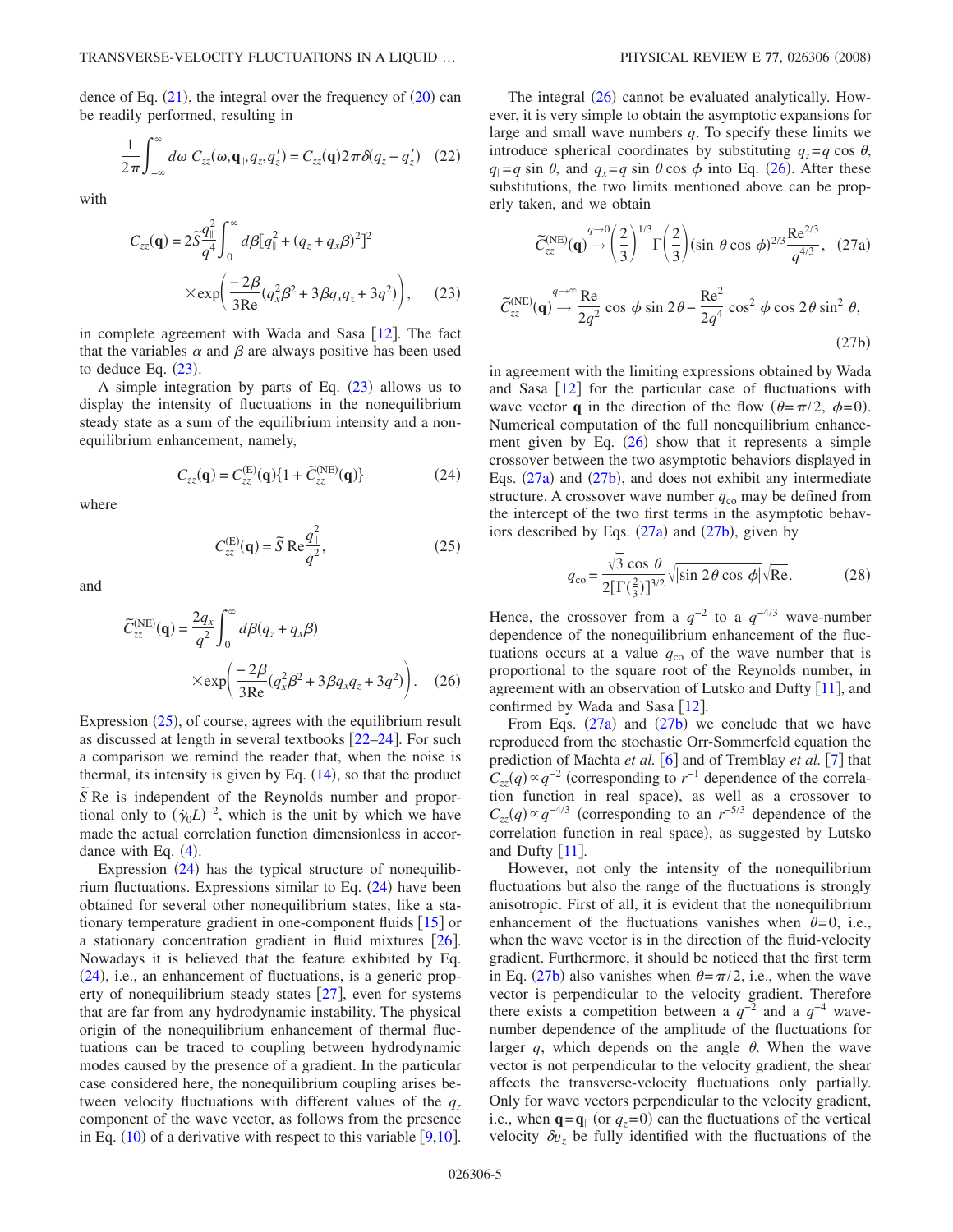<span id="page-5-0"></span>

FIG. 1. Nonequilibrium enhancement of the transverse-velocity fluctuations as a function of the magnitude  $q_{\parallel}$  of the wave vector  $\mathbf{q}_{\parallel}$ in the direction of the flow. Top panel is for Re=20 and the bottom panel for Re=300. The dashed curves represent the enhancement in the absence of any boundary conditions. The solid curves represent the enhancement that includes the effect of boundary conditions. For large  $q_{\parallel}$  the nonequilibrium enhancement becomes independent of the boundary conditions and the two curves coincide.

transverse velocity. These transverse-velocity fluctuations exhibit a crossover not from a  $q^{-2}$  to a  $q^{-4/3}$ , but from a  $q^{-4}$ to a *q*−4/<sup>3</sup> wave-number dependence, as previously noticed by Wada and Sasa  $[12]$  $[12]$  $[12]$ . This behavior is represented by the dashed curves in Fig. [1](#page-5-0) for two values of the Reynolds number. The fact that these transverse-velocity fluctuations for larger *q* vary with  $q^{-4}$ , just like the thermal fluctuations in fluids subjected to a stationary temperature gradient  $[15,21]$  $[15,21]$  $[15,21]$  $[15,21]$ , means that the spatial range of these correlations is much longer than correlations with a *r*−1 decay, as discussed in previous publications  $[4,28]$  $[4,28]$  $[4,28]$  $[4,28]$ .

## **IV. NONEQUILIBRIUM VELOCITY FLUCTUATIONS IN THE PRESENCE OF BOUNDARY CONDITIONS**

Planar Couette flow cannot be maintained without two bounding parallel plates that actually drive the fluid. Our previous experience with liquid layers subjected to a temperature gradient  $[5,29]$  $[5,29]$  $[5,29]$  $[5,29]$  has shown that the presence of boundaries may dramatically affect the spatial spectrum of nonequilibrium fluctuations. Encouraged by these previous studies we investigate here the effects of confinement on fluctuations in a liquid under steady shear. For this purpose we consider no-slip boundary conditions at the two bounding plates located at  $z = \pm 1$ ; thus

$$
\delta v_z = \partial_z \delta v_z = 0 \quad \text{at } z = \pm 1. \tag{29}
$$

<span id="page-5-1"></span>We remind the reader that we continue to use dimensionless lengths scaled by the half height of the liquid layer, in accordance with Eqs.  $(4)$  $(4)$  $(4)$ .

Our problem in this section is, again, to solve the stochastic differential equation Eq.  $(8)$  $(8)$  $(8)$ , but subjected to the bound-ary conditions ([29](#page-5-1)) at  $z = \pm 1$ . To accommodate the boundary conditions, as usual  $[2,30]$  $[2,30]$  $[2,30]$  $[2,30]$ , we now apply a Fourier transform in time and only in the plane perpendicular to the shear gradient, arriving at

<span id="page-5-2"></span>
$$
i(\omega + zq_x)(\partial_z^2 - q_{\parallel}^2) \delta v_z(\omega, \mathbf{q}_{\parallel}, z) - \frac{1}{\text{Re}} (\partial_z^2 - q_{\parallel}^2)^2 \delta v_z(\omega, \mathbf{q}_{\parallel}, z)
$$
  
=  $F_z(\omega, \mathbf{q}_{\parallel}, z)$ , (30)

where the stochastic forcing term  $F_z(\omega, \mathbf{q}_{\parallel}, z)$  is the (partial) Fourier transform of the combination of derivatives of the stress tensor appearing on the RHS of Eq.  $(8)$  $(8)$  $(8)$ .

In principle, one can solve Eq. ([30](#page-5-2)) for  $\delta v_z(\omega, \mathbf{q}_{\parallel}, z)$  subjected to the boundary conditions  $(29)$  $(29)$  $(29)$  by expanding the solution in a suitable set of eigenfunctions of the differential operator in the LHS of Eq.  $(30)$  $(30)$  $(30)$ , as we have done previously for the case of the Rayleigh-Bénard problem, for both slipfree  $[4]$  $[4]$  $[4]$  and stick  $[2]$  $[2]$  $[2]$  boundary conditions. In the case of planar Couette flow, the eigenfunctions of the hydrodynamic operator ([30](#page-5-2)) can be conveniently expressed in terms of Airy functions  $\lceil 31 \rceil$  $\lceil 31 \rceil$  $\lceil 31 \rceil$ . We plan to address this issue in a future presentation. However, for the sake of simplicity, and also to focus on the most relevant physical features of the problem under consideration, we adopt here a simpler approach by adopting a Galerkin approximation. The idea is to express the solution to  $(30)$  $(30)$  $(30)$  in terms of a series:

$$
\delta v_z(\omega, \mathbf{q}_{\parallel}, z) = (z^2 - 1)^2 \sum_{N=0}^{\infty} A_N(\omega, \mathbf{q}_{\parallel}) z^N.
$$
 (31)

<span id="page-5-3"></span>This expression for  $\delta v_z(\omega, \mathbf{q}_{\parallel}, z)$  satisfies the boundary con-ditions ([29](#page-5-1)) for any set of coefficients  $A_N(\omega, \mathbf{q}_{\parallel})$ . The polynomial  $(z^2-1)^2$  that forces  $\delta v_z(\omega, \mathbf{q}_{\parallel}, z)$  to satisfy the boundary conditions is usually referred to as the *Galerkin test function*. The coefficients  $A_N(\omega, \mathbf{q}_{\parallel})$  are determined by projecting the stochastic differential equation  $(30)$  $(30)$  $(30)$  onto the ele-ments of the polynomial basis Eq. ([31](#page-5-3)) used to express  $\delta v_z$ . This requires solving the system of algebraic equations

$$
\sum_{M} X_{NM}(\omega, \mathbf{q}_{\parallel}) A_M(\omega, \mathbf{q}_{\parallel}) = F_N(\omega, \mathbf{q}_{\parallel}), \tag{32}
$$

<span id="page-5-4"></span>where

$$
X_{NM}(\omega, \mathbf{q}_{\parallel}) = \int_{-1}^{1} dz (z^2 - 1)^2 z^N \bigg[ \left( i(\omega + z q_x) (\partial_z^2 - q_{\parallel}^2) - \frac{1}{\text{Re}} (\partial_z^2 - q_{\parallel}^2)^2 \right) (z^2 - 1)^2 z^M \bigg],
$$
 (33a)

$$
F_N(\omega, \mathbf{q}_{\parallel}) = \int_{-1}^{1} dz (z^2 - 1)^2 z^N F_z(\omega, \mathbf{q}_{\parallel}, z).
$$
 (33b)

<span id="page-5-5"></span>Of course, such a Galerkin approximation is practical only if the series  $(31)$  $(31)$  $(31)$  can be truncated after a few terms, so that the algebraic set of equations  $(32)$  $(32)$  $(32)$  has a low enough dimensionality to be readily inverted and solved for  $A_N(\omega, \mathbf{q}_{\parallel})$ . In this paper we shall keep the first two terms in the series  $(31)$  $(31)$  $(31)$ , so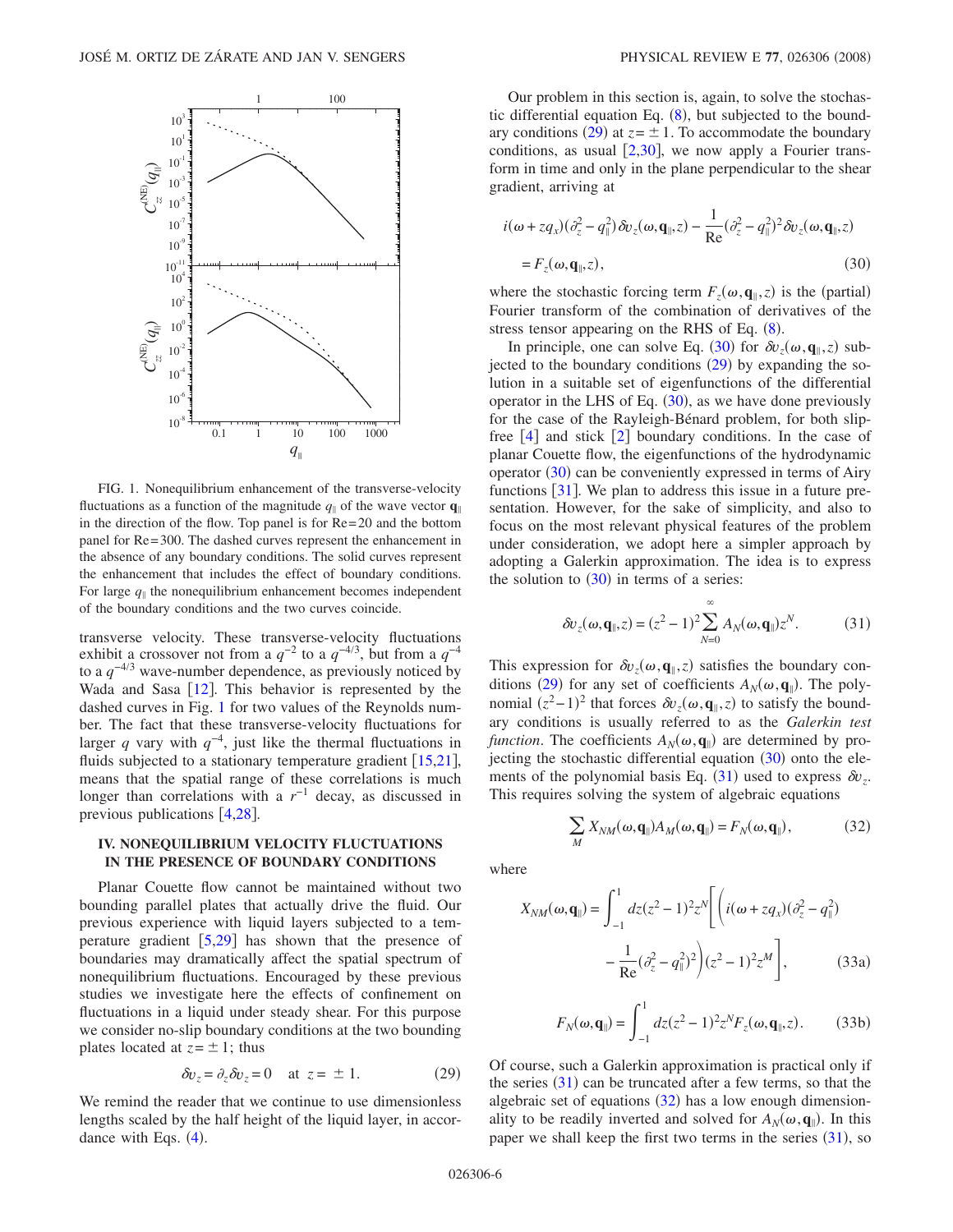as to obtain simple analytical solutions. We have checked that inclusion of more terms does not change our final result for the intensity of nonequilibrium velocity fluctuations parallel to the shear gradient (see below) by more than a few percent. Furthermore, our determination of the exact (numerical) solution confirms that the simple Galerkin approximation presented here represents qualitatively the exact solution for the nonequilibrium fluctuations very well, while differing quantitatively by just a few percent.

In addition, we have also made calculations with other test functions, like a combination of trigonometric functions or Chandrasekhar's functions, and obtained similar results with only very small quantitative differences. We have thus concluded that if the polynomial  $(z^2-1)^2$  is chosen as the

Galerkin test function a second-order approximation in accordance with Eq.  $(31)$  $(31)$  $(31)$  is sufficient to elucidate the effects of the boundary conditions on the wave-number dependence of the nonequilibrium enhancement of the transverse-velocity fluctuations. The advantage of using the first two terms in the test-function representation given by Eq.  $(31)$  $(31)$  $(31)$  is its simplicity. We may also mention that in previous publications  $[2,4,32]$  $[2,4,32]$  $[2,4,32]$  $[2,4,32]$  $[2,4,32]$  we have obtained Galerkin approximations for the fluctuations in confined layers of liquids and liquid mixtures subjected to a temperature gradient, with excellent results.

If we truncate the series  $(31)$  $(31)$  $(31)$ , retaining only the first two terms, we obtain for the matrix appearing on the LHS of Eq.  $(32)$  $(32)$  $(32)$ 

<span id="page-6-1"></span>
$$
X(\omega, \mathbf{q}_{\parallel}) = \frac{-256}{3465} \left[ 11 \left( i\omega (q_{\parallel}^2 + 3) + \frac{2q_{\parallel}^4 + 12q_{\parallel}^2 + 63}{2Re} \right) \right. \qquad \qquad i q_x (q_{\parallel}^2 + 11) \qquad \qquad i q_x (q_{\parallel}^2 + 11) \qquad \qquad i q_y (q_{\parallel}^2 + 11) + \frac{2q_{\parallel}^4 + 44q_{\parallel}^2 + 495}{2Re} \right], \qquad (34)
$$

which can be easily inverted.

Our goal in the present section is to evaluate the autocorrelation function  $\langle \hat{\delta}v_z^*(\omega, \mathbf{q}_\parallel, z) \delta v_z(\omega', \mathbf{q}_\parallel', z') \rangle$ . In view of the representation ([31](#page-5-3)) of  $\delta v_z(\omega, \mathbf{q}_{\parallel}, z)$ , the solution will depend on the correlation functions  $\langle A_N^*(\omega, \mathbf{q}_{\parallel}) A_M(\omega', \mathbf{q}'_{\parallel}) \rangle$ , which by inverting Eq.  $(32)$  $(32)$  $(32)$  can be evaluated from the projection of the random noise over the Galerkin polynomials Eq. ([33b](#page-5-5)). Combining the fluctuation-dissipation theorem for the ran-dom stress with the definition ([33b](#page-5-5)) of  $F_N^*(\omega, \mathbf{q}_\parallel)$ , as was done in previous publications dealing with fluctuations in the Rayleigh-Bénard problem  $[2,5,32]$  $[2,5,32]$  $[2,5,32]$  $[2,5,32]$  $[2,5,32]$ , we obtain

<span id="page-6-0"></span>
$$
\langle F_N^*(\omega, \mathbf{q}_{\parallel}) F_M(\omega', \mathbf{q}_{\parallel}') \rangle = (2\pi)^3 2\tilde{S} C_{NM}(\mathbf{q}_{\parallel}) \delta(\omega - \omega') \delta(\mathbf{q}_{\parallel} - \mathbf{q}_{\parallel}'),
$$
\n(35)

where, as in Eq. ([14](#page-3-7)),  $\tilde{S}$  again represents the dimensionless amplitude of the thermal noise. The correlation matrix  $C_{NM}(\mathbf{q}_{\parallel})$  can be easily obtained by exactly following the procedure outlined in some of our previous publications [[2](#page-9-11)[,5](#page-9-3)[,32](#page-9-30)]. This procedure yields for the correlation matrix in Eq.  $(35)$  $(35)$  $(35)$ 

$$
C(\mathbf{q}_{\parallel}) = \frac{128q_{\parallel}^{2}}{315} \begin{bmatrix} 2q_{\parallel}^{4} + 12q_{\parallel}^{2} + 63 & 0\\ 0 & \frac{2q_{\parallel}^{4} + 44q_{\parallel}^{2} + 495}{11} \end{bmatrix}.
$$
\n(36)

Next, combining Eqs.  $(31)$  $(31)$  $(31)$  and  $(35)$  $(35)$  $(35)$  with the inverse of Eq. ([32](#page-5-4)), we immediately obtain for the autocorrelation function of interest

$$
\langle \delta v_z^*(\omega, \mathbf{q}_{\parallel}, z) \delta v_z(\omega', \mathbf{q}_{\parallel}', z') \rangle = 2 \widetilde{S} C_{zz}(\omega, \mathbf{q}_{\parallel}, z, z') (2\pi)^3
$$
  
 
$$
\times \delta(\omega - \omega') \delta(\mathbf{q}_{\parallel} - \mathbf{q}_{\parallel}'),
$$
 (37)

<span id="page-6-2"></span>with

$$
C_{zz}(\omega, \mathbf{q}_{\parallel}, z_1, z_2) = (z_1^2 - 1)^2 (z_2^2 - 1)^2 C_{IJ}(\mathbf{q}_{\parallel}) z_1^N z_2^M X_{NI}^{-1^*}
$$
  
× $(\omega, \mathbf{q}_{\parallel}) X_{MJ}^{-1}(\omega, \mathbf{q}_{\parallel}),$  (38)

where  $X_{NI}^{-1}(\omega, \mathbf{q}_{\parallel})$  are the elements of the inverse of the matrix defined in Eq.  $(34)$  $(34)$  $(34)$ , and where summation over repeated indices is understood. The dynamics of the correlations can be studied on the basis of Eq.  $(38)$  $(38)$  $(38)$ . However, for the purpose of the present paper, i.e., to determine the amplitude of the nonequilibrium transverse-velocity fluctuations, we need only

<span id="page-6-3"></span>
$$
C_{zz}(\mathbf{q}_{\parallel}) = \frac{1}{2\pi} \int_{-\infty}^{\infty} d\omega \frac{1}{2} \int_{-1}^{1} dz_1 \int_{-1}^{1} dz_2 C_{zz}(\omega, \mathbf{q}_{\parallel}, z_1, z_2),
$$
\n(39)

which represents the equal-time autocorrelation function of the velocity-fluctuation component in the direction of the shear gradient, averaged over the thickness of the layer. In other words, it is the amplitude of the fluctuations of the vertical velocity with a given horizontal wave vector **q** (again, averaged over the thickness of the layer). This quantity is related to the concept of energy amplification,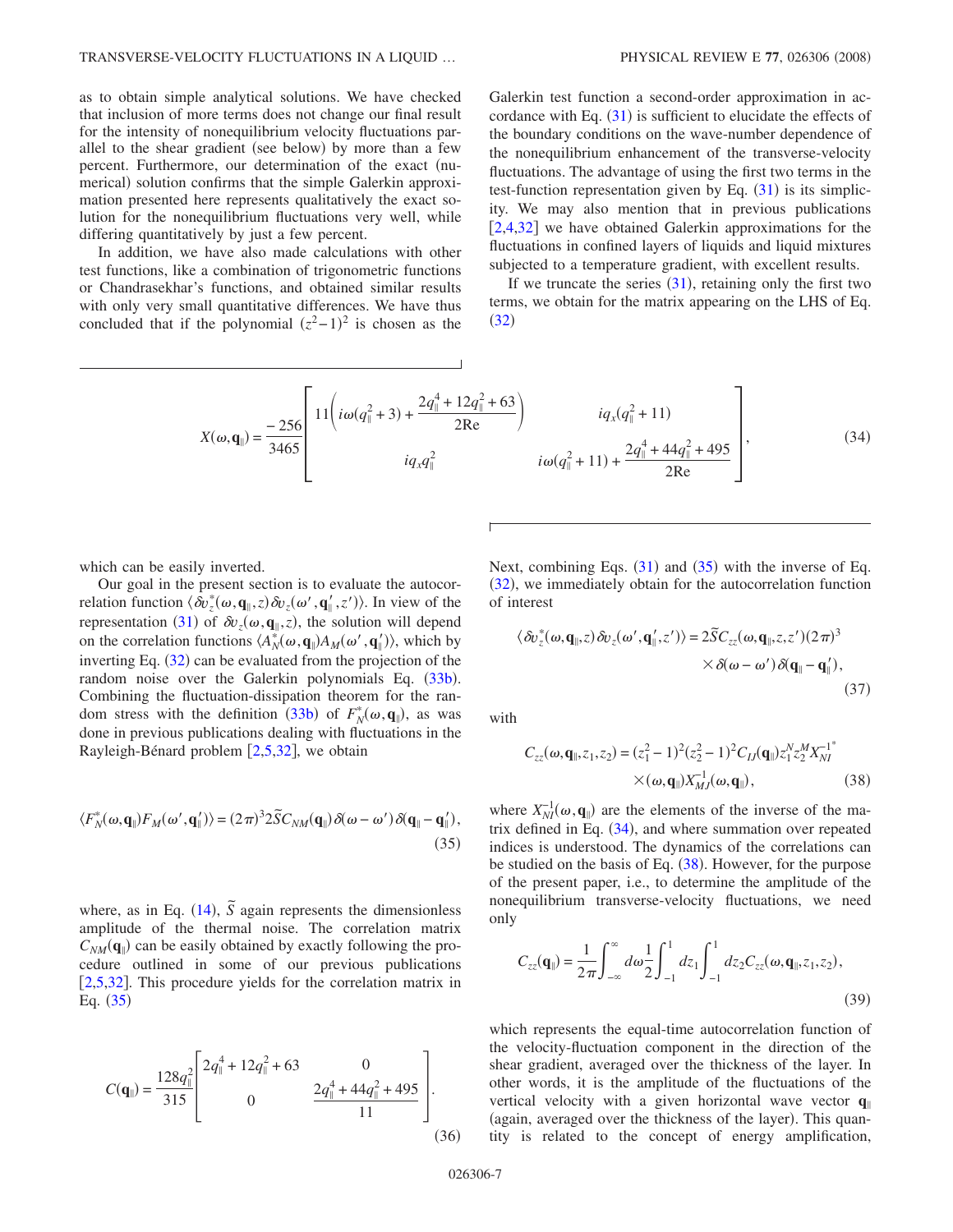discussed by other authors  $\vert 25 \vert$  $\vert 25 \vert$  $\vert 25 \vert$ . Then, substituting all the relevant information into Eq.  $(39)$  $(39)$  $(39)$ , and performing all integrals, some lengthy but otherwise straightforward calculations allow us to display  $C_{zz}(\mathbf{q}_{\parallel})$  in a way similar to Eq. ([24](#page-4-2)) for the "bulk" fluctuations, i.e., as an equilibrium contribution plus some nonequilibrium enhancement:

$$
C_{zz}(\mathbf{q}_{\parallel}) = C_{zz}^{(\mathrm{E})}(\mathbf{q}_{\parallel}) \{1 + \widetilde{C}_{zz}^{(\mathrm{NE})}(\mathbf{q}_{\parallel})\},
$$
(40)

<span id="page-7-0"></span>where

$$
C_{zz}^{(E)}(\mathbf{q}_{\parallel}) = \frac{7}{10} \frac{q_{\parallel}^2}{q_{\parallel}^2 + 3} \tilde{S} \text{ Re},
$$
 (41a)

$$
\widetilde{C}_{zz}^{(NE)}(\mathbf{q}_{\parallel}) = \frac{22q_x^2 \text{Re}^2(q_{\parallel}^2 + 3) \frac{(q_{\parallel}^2 + 11)(2q_{\parallel}^4 + 44q_{\parallel}^2 + 495)}{2q_{\parallel}^6 + 42q_{\parallel}^4 + 411q_{\parallel}^2 + 1089}}{11(2q_{\parallel}^4 + 12q_{\parallel}^2 + 63)(2q_{\parallel}^4 + 44q_{\parallel}^2 + 495) + 4q_x^2 \text{Re}^2 q_{\parallel}^2(q_{\parallel}^2 + 11)}
$$
(41b)

<span id="page-7-1"></span>with  $q_x = q_{\parallel} \cos \phi$ . Equations ([41a](#page-7-0)) and ([41b](#page-7-1)) represent the final explicit expression in our second-order Galerkin approximation for the vertical-velocity fluctuations with a given wave vector  $\mathbf{q}_{\parallel}$  in the plane perpendicular to the shear gradient. If the wave vector is in the horizontal *xy* plane, the relevant transverse-velocity component affected by the shear corresponds to the velocity component  $\delta v_z$ . Hence, we conclude that Eqs.  $(41a)$  $(41a)$  $(41a)$  and  $(41b)$  $(41b)$  $(41b)$  represent the amplitude of transverse-velocity fluctuations as a function of **q**. To obtain Eqs.  $(41a)$  $(41a)$  $(41a)$  and  $(41b)$  $(41b)$  $(41b)$ , the transverse-velocity fluctuations with a given wave vector  $\mathbf{q}_{\parallel}$  at a given time *t*,  $\delta v_z(\mathbf{q}_{\parallel}, z, t)$ , were first averaged over the height of the liquid layer and then averaged over the probability distribution of the fluctuations themselves.

Equations  $(41a)$  $(41a)$  $(41a)$  and  $(41b)$  $(41b)$  $(41b)$  incorporate the effects of confinement and it is interesting to compare them with the results, obtained in Sec. III, for the velocity fluctuations in the absence of any boundary conditions. For such a comparison we need to consider the results obtained in Sec. III for the transverse-velocity fluctuations by taking  $q_z=0$  or, equivalently,  $\theta = \pi/2$ . For instance, Eq. ([41a](#page-7-0)) for the equilibrium contribution  $C_{zz}^{(E)}$  to the transverse-velocity fluctuations in our Galerkin approximation needs to be compared with the result given by Eq. ([25](#page-4-1)) with  $q_z=0$ . We then observe that, except for a function that rapidly approaches unity as the wave number  $q_{\parallel}$  increases, our Galerkin approximation yields an amplitude for the equilibrium correlation function that is 30% less than the exact value  $\overline{S}$  Re in Eq. ([25](#page-4-1)). We consider this an acceptable result, since it is numerically comparable to what we have obtained in similar calculations for thermal fluctuations in the case of liquid layers subjected to a steady temperature gradient  $[4,32]$  $[4,32]$  $[4,32]$  $[4,32]$ .

A comparison between the nonequilibrium enhancement of the transverse-velocity fluctuations with and without the effect of boundary conditions is shown in Fig. [1](#page-5-0) for two values of the Reynolds number. The top panel corresponds to Re=20 and the bottom panel to Re=300. These are realistic values for the Reynolds number, since in practice the flow is expected to remain laminar for Reynolds numbers up to about Re=350  $[17,33]$  $[17,33]$  $[17,33]$  $[17,33]$ . The figures show the amplitude of the nonequilibrium transverse-velocity fluctuations as a function of the wave number  $q_{\parallel}$  (with the azimuthal horizontal

angle  $\phi = 0$ , i.e., for  $\mathbf{q}_{\parallel}$  in the direction of the fluid flow). The dashed curves represent the solution in the absence of any boundary conditions as given by Eq.  $(26)$  $(26)$  $(26)$  with  $q_z=0$ . In the absence of boundary conditions, the amplitude exhibits a crossover from a  $q_{\parallel}^{-4}$  to a  $q_{\parallel}^{-4/3}$  wave-number dependence as was discussed in Sec. III. The solid curves represent our solution, given by Eq.  $(41b)$  $(41b)$  $(41b)$ , that includes the effects of the boundary conditions due to the finite height of the liquid layer. It can be seen that the dashed and solid curves have a common asymptotic behavior for large  $q_{\parallel}$ , while the behavior for intermediate and small wave numbers is completely dif-ferent. From Eq. ([41b](#page-7-1)) we can readily deduce the asymptotic behavior of the nonequilibrium enhancement of the fluctuations for small and large wave numbers in a confined liquid layer:

$$
\widetilde{C}_{zz}^{(\text{NE})}(\mathbf{q}) \rightarrow \frac{2\text{Re}^2}{2079} q_{\parallel}^2 \cos^2 \phi + O(q_{\parallel}^4),\tag{42a}
$$

$$
\widetilde{C}_{zz}^{(\text{NE})}(\mathbf{q}) \stackrel{q \to \infty}{\to} \frac{\text{Re}^2}{2q_{\parallel}^4} \cos^2 \phi + O(q_{\parallel}^{-6}). \tag{42b}
$$

It is interesting to note that the asymptotic behavior for large  $q_{\parallel}$  obtained from the Galerkin approximation exactly reproduces the bulk behavior: Eq.  $(27b)$  $(27b)$  $(27b)$  with  $q_z=0$ . This confirms the goodness of the Galerkin approximation adopted in this investigation for the nonequilibrium fluctuations.

The intensity of the nonequilibrium enhancement of the fluctuations exhibits a crossover from a  $q_{\parallel}^{-4}$  to a  $q_{\parallel}^{2}$  wavenumber dependence, leading to a maximum at an intermediate value  $q_{\parallel m}$  of  $q_{\parallel}$ . It follows from Eq. ([41b](#page-7-1)) that  $q_{\parallel m}$  depends on the Reynolds number and on the azimuthal angle through the combination Re cos  $\phi$ . In the limit Re cos  $\phi$  $\rightarrow$ 0 the position of the maximum goes to  $q_{\parallel m} \approx 2.123$ , while for large Re cos  $\phi$  the location of the maximum goes to zero as  $q_{\parallel m} \approx 9.397(\text{Re cos }\phi)^{-1/2}$  $q_{\parallel m} \approx 9.397(\text{Re cos }\phi)^{-1/2}$  $q_{\parallel m} \approx 9.397(\text{Re cos }\phi)^{-1/2}$ . We show in Fig. 2 a plot of the position of the maximum enhancement as a function of Re cos  $\phi$ , where the features mentioned above can readily be observed.

A final observation to be mentioned is the presence of an apparent intermediate region between the large and small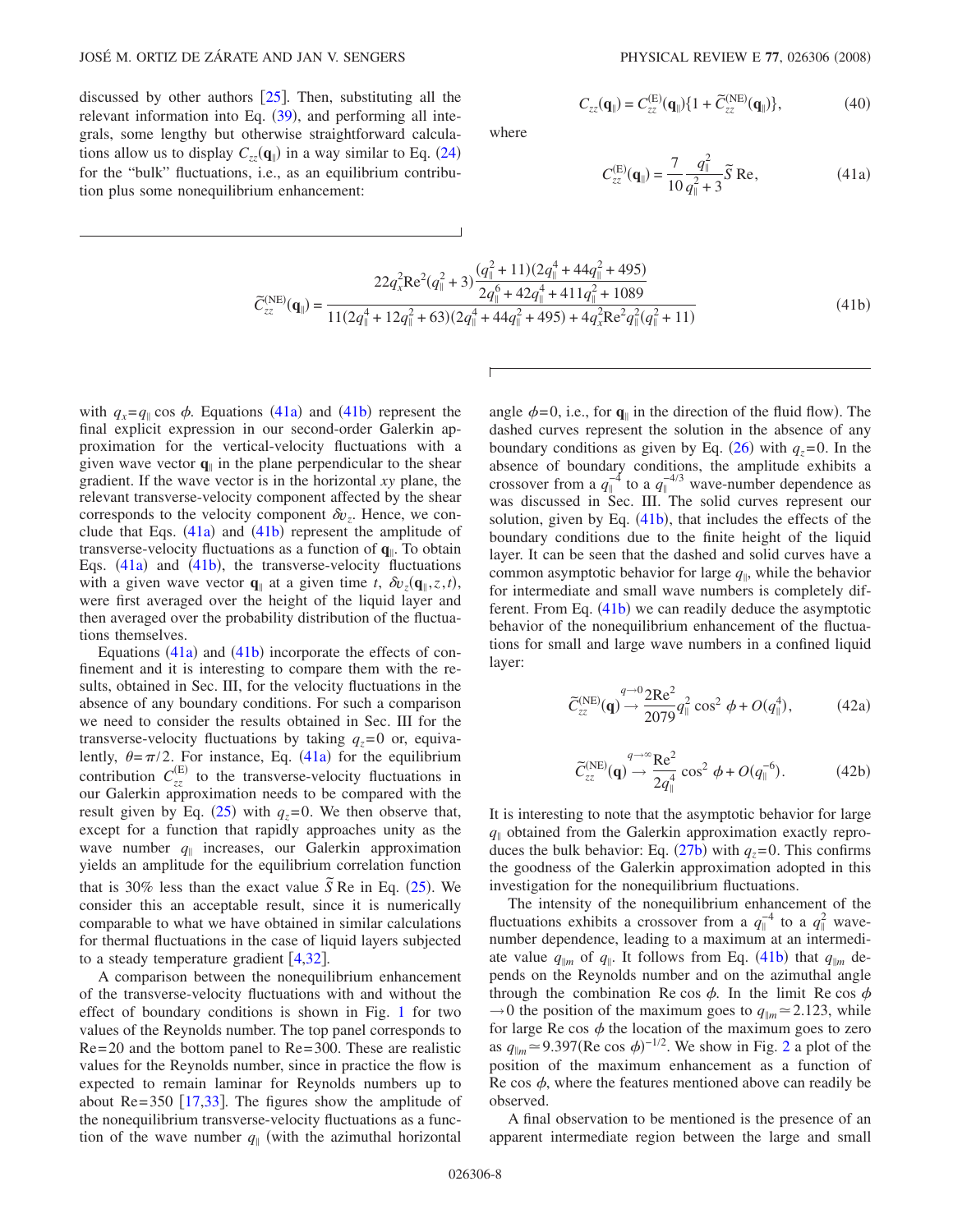<span id="page-8-0"></span>

FIG. 2. Wave number  $q_{\parallel m}$  corresponding to the maximum nonequilibrium enhancement of the transverse-velocity fluctuations (horizontal axis) as a function of Re cos  $\phi$  (vertical axis). In the limit Re cos  $\phi \rightarrow 0$  the location of the maximum approaches  $q_{\parallel m}$  $\approx$  2.123. The dashed line indicates the asymptotic behavior for large Re cos  $\phi \rightarrow 0$  (see text)

limiting  $q_{\parallel}$  behaviors in Fig. [1,](#page-5-0) where it seems that the enhancement of the nonequilibrium fluctuations follows neither a  $q_{\parallel}^{-4}$  nor a  $q_{\parallel}^{2}$  wave-number dependence. This phenomenon is especially evident for larger Reynolds number. We suspect that this intermediate behavior could be a residual of the  $q_{\parallel}^{-4/3}$  wave-number dependence predicted by other investigators  $[11,12]$  $[11,12]$  $[11,12]$  $[11,12]$ . However, to arrive at a more definite conclusion we shall need to pursue more carefully an exact numerical computation of the nonequilibrium enhancement of the fluctuations, so as to exclude the possibility that it could be an artifact of our Galerkin-approximation procedure.

#### **V. DISCUSSION**

In this paper we have considered velocity fluctuations in a liquid layer under steady shear between two plane horizontal boundaries. Specifically, we have evaluated the fluctuations of the vertical velocity component. We have shown that these fluctuations can be determined from a stochastic version of the Orr-Sommerfeld Eq.  $(8)$  $(8)$  $(8)$ . In the absence of any boundary conditions we have recovered the observations of previous investigators  $\lceil 6{-}12 \rceil$  $\lceil 6{-}12 \rceil$  $\lceil 6{-}12 \rceil$  about the long-ranged nature of the nonequilibrium fluctuations. The range of these fluctuations is highly anisotropic. For a wave vector  $\mathbf{q}_{\parallel}$  in the plane perpendicular to the vertical shear gradient, the fluctuations in the vertical velocity can be fully identified with the transversevelocity fluctuations. We find that the Fourier transform of the nonequilibrium enhancement of these transverse-velocity fluctuations in a liquid layer with finite height exhibits a crossover from a  $q_{\parallel}^{-4}$  wave-number dependence for larger  $q_{\parallel}$ to a  $q_{\parallel}^2$  wave-number dependence for small  $q_{\parallel}$  with a maximum enhancement at an intermediate wave number  $q_{\parallel m}$ . As was shown in Fig. [1,](#page-5-0) for larger wave numbers the intensity of the nonequilibrium fluctuations continues to vary with  $q_{\parallel}^{-4}$ and is not affected by the boundary conditions, but for smaller wave numbers the crossover behavior is profoundly different from that for the fluctuations predicted in the absence of boundary conditions.

It is interesting to note that the mathematical dependence of the intensity of the nonequilibrium transverse-velocity fluctuations in a liquid layer under steady shear on the wave number is similar to that found for thermal fluctuations in a liquid layer in a stationary temperature gradient, where the intensity of the nonequilibrium temperature fluctuations  $\lceil 5 \rceil$  $\lceil 5 \rceil$  $\lceil 5 \rceil$ and the nonequilibrium concentration fluctuations  $\left[34\right]$  $\left[34\right]$  $\left[34\right]$  also exhibit a crossover from a  $q_{\parallel}^{-4}$  to a  $q_{\parallel}^{2}$  wave-number dependence. However, there are some physical differences. First, in the case of a stationary temperature gradient, the nonequilibrium enhancement is very large, covering many orders of magnitude  $\left[5,35\right]$  $\left[5,35\right]$  $\left[5,35\right]$  $\left[5,35\right]$ . On the other hand, in the case of steady shear the enhancement is only a factor of 10 or so for Reynolds numbers corresponding to laminar flow, as can be seen from Fig. [1.](#page-5-0) Second, in the case of a temperature gradient, the intensity of the fluctuations not only increases with the appropriate control parameter, namely, the Rayleigh number Ra, but it diverges at a critical value of the Rayleigh number corresponding to the onset of convection  $[5,29]$  $[5,29]$  $[5,29]$  $[5,29]$ . In the case of steady shear, the intensity of the transverse-velocity fluctuations does increase with the Reynolds number, approximately as Re<sup>2</sup>, but remains finite for any value of the Reynolds number. Hence, unlike the case of a stationary temperature gradient, the nonequilibrium enhancement of the fluctuations in a liquid under steady shear does not lead to any hydrodynamic instability, at least not at the linear fluctuating-hydrodynamics level considered in this paper, in agreement with the observation of previous investigators  $[9,11,12]$  $[9,11,12]$  $[9,11,12]$  $[9,11,12]$  $[9,11,12]$ .

In principle, there is also a connection between the nonequilibrium velocity fluctuations considered in this paper and the concepts of "energy amplification," "stochastic forcing," and "transient growth" in the fluid-mechanics literature  $[18,25,36,37]$  $[18,25,36,37]$  $[18,25,36,37]$  $[18,25,36,37]$  $[18,25,36,37]$  $[18,25,36,37]$ . The difference is that in the fluid-mechanics literature one tries to determine the nonequilibrium enhancement of externally imposed noise, while we are dealing with the nonequilibrium enhancement of thermal noise. For a more complete treatment of the connection of these concepts with our approach for dealing with nonequilibrium fluctuations, we shall need to consider not only the fluctuations in the velocity component parallel to the shear gradient, but also those of the other components of the velocity. We hope to address this issue in the future by complementing the solution of the stochastic Orr-Sommerfeld equation with that of the stochastic Squire equation ([9](#page-2-4)).

As extensively discussed elsewhere  $\lceil 2 \rceil$  $\lceil 2 \rceil$  $\lceil 2 \rceil$ , mode coupling always causes the presence of long-ranged fluctuations in liquids in nonequilibrium steady states. The primary conclusion of the present paper is that boundary conditions drastically modify not only the long-ranged nonequilibrium fluctuations in a liquid layer under a stationary temperature gradient, but also the long-ranged fluctuations in a liquid layer under steady shear. In this connection we note that Wada [[38](#page-9-36)] has predicted a crossover from a  $q_{\parallel}^{-4}$  to a  $q^{-4/3}$ wave-number dependence of the intensity of concentration fluctuations in a binary liquid mixture subjected to a concentration gradient in uniform shear flow. In this case also one must expect that this crossover behavior will be severely affected by finite-size effects  $\lceil 39 \rceil$  $\lceil 39 \rceil$  $\lceil 39 \rceil$ .